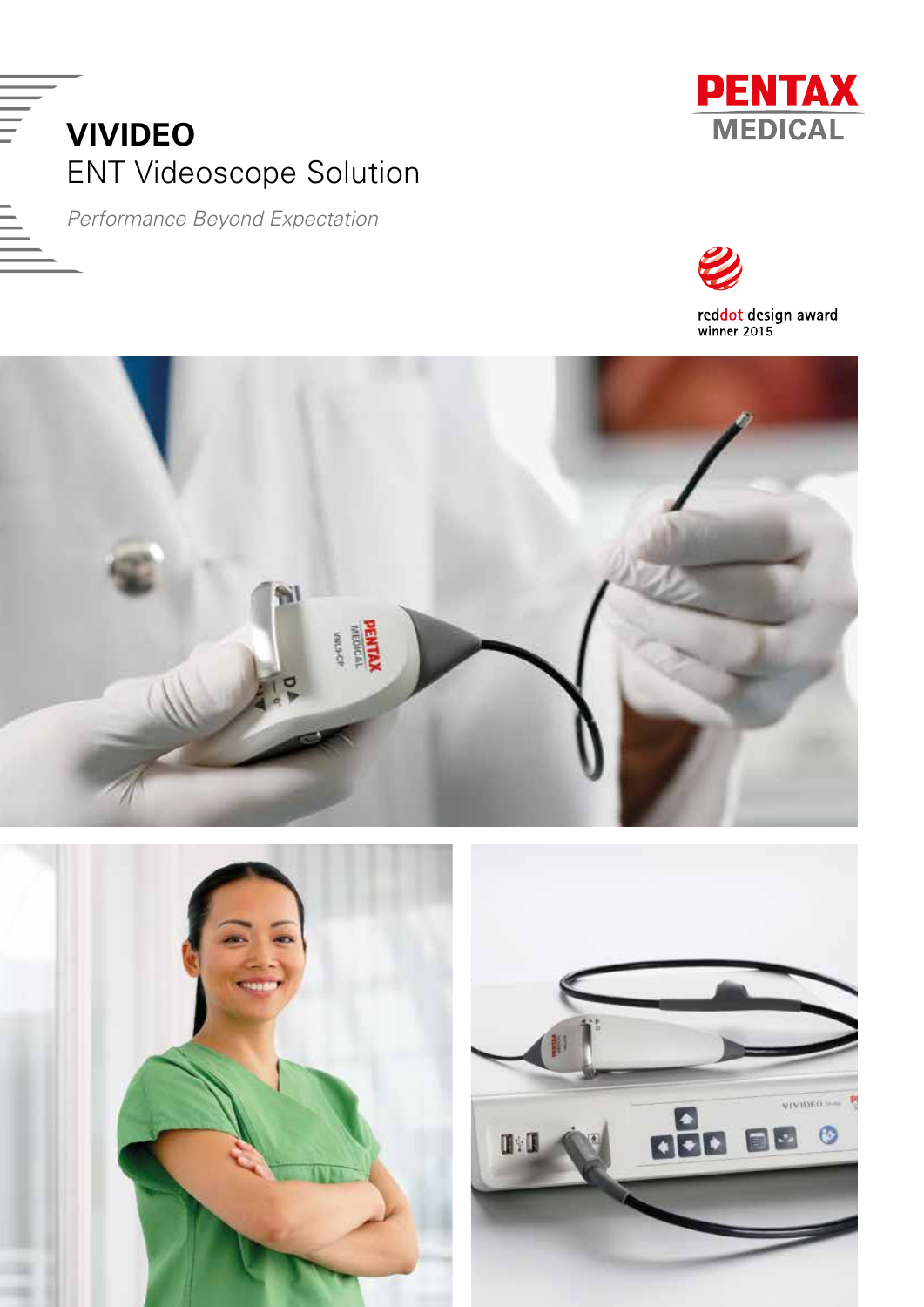

# **VIVIDEO** – The technology breakthrough in ENT solutions

Introducing VIVIDEO, PENTAX Medical offers ENT physicians the opportunity to make the switch from fiber to video imaging. VIVIDEO delivers affordable HD video quality to increase diagnostic yield, patient care and overall performance.

# **Superior image quality**

- High quality diagnostic examinations in all ENT environments.
- Integrated HD video recording to capture and document clinical findings.



*"Compared to fiber scopes, the image and illumination is a different world."* 

*Nijmegen, Netherlands*

VIVIDEO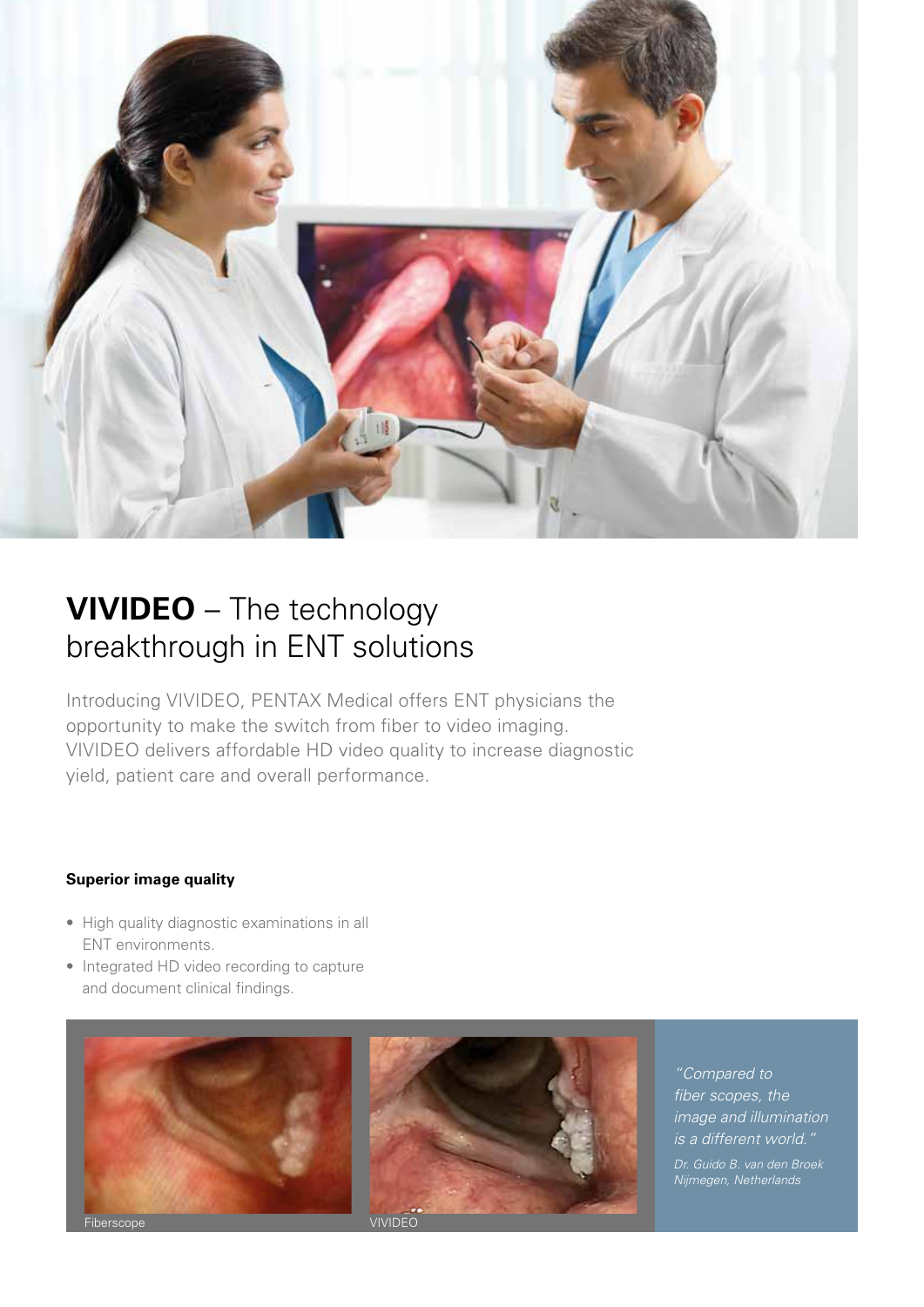# **Improved patient care**

- Reduced patient uncertainty by providing fast diagnosis through effective and high quality examinations.
- Extremely small diameter (3mm) allows maximum patient comfort.
- Unique insertion tube flexibility enables smooth and convenient procedures.

*"I had a patient that said: It is the first time I have been scoped and never felt it."* 

*Gary R. Wood BSc* 



*"The system is easy to use and easy to handle although the body is different." "The handle has a much more natural grip and lends itself well to scoping for a longer period of time. It puts less strain on the arm and hand." Gary R. Wood BSc*

# **Performance and price efficiency**

Outstanding price-performance\* for increased patient throughput and overall efficiency.



# **VIVIDEO Video Processor [CP-1000] Specifications**

| Voltage [V] / Frequency [Hz]        | 100-240 / 50/60                                                                                         |
|-------------------------------------|---------------------------------------------------------------------------------------------------------|
| Video Output                        | DVI-D interface [digital], VGA interface [analog]                                                       |
| Image Format                        | SXGA [1280 x 1024@60p], XGA [1024x768@60p],<br>720p [1280 x 720@60p] HDTV, 1080p [1920 x 1080@30p] HDTV |
| Image Recording                     | USB 2.0 stick [with FAT32 or Ext3 file system]                                                          |
| Dimensions HxWxD [mm] / Weight [kg] | 75 x 340 x 380 / approx. 5                                                                              |

## **Video Naso-Pharyngo-Laryngoscope [VNL9-CP] Specifications**

| Distal End Diameter [mm]     | 3                                 |
|------------------------------|-----------------------------------|
| Insertion Tube Diameter [mm] | 3.3                               |
| Working Length [mm]          | 300                               |
| Angle of View [°]            | 90                                |
| Focal Range [mm]             | $5-50$                            |
| Tip Deflection Up/Down [°]   | 120/120                           |
| Type of illumination         | Scope-integrated LED illumination |